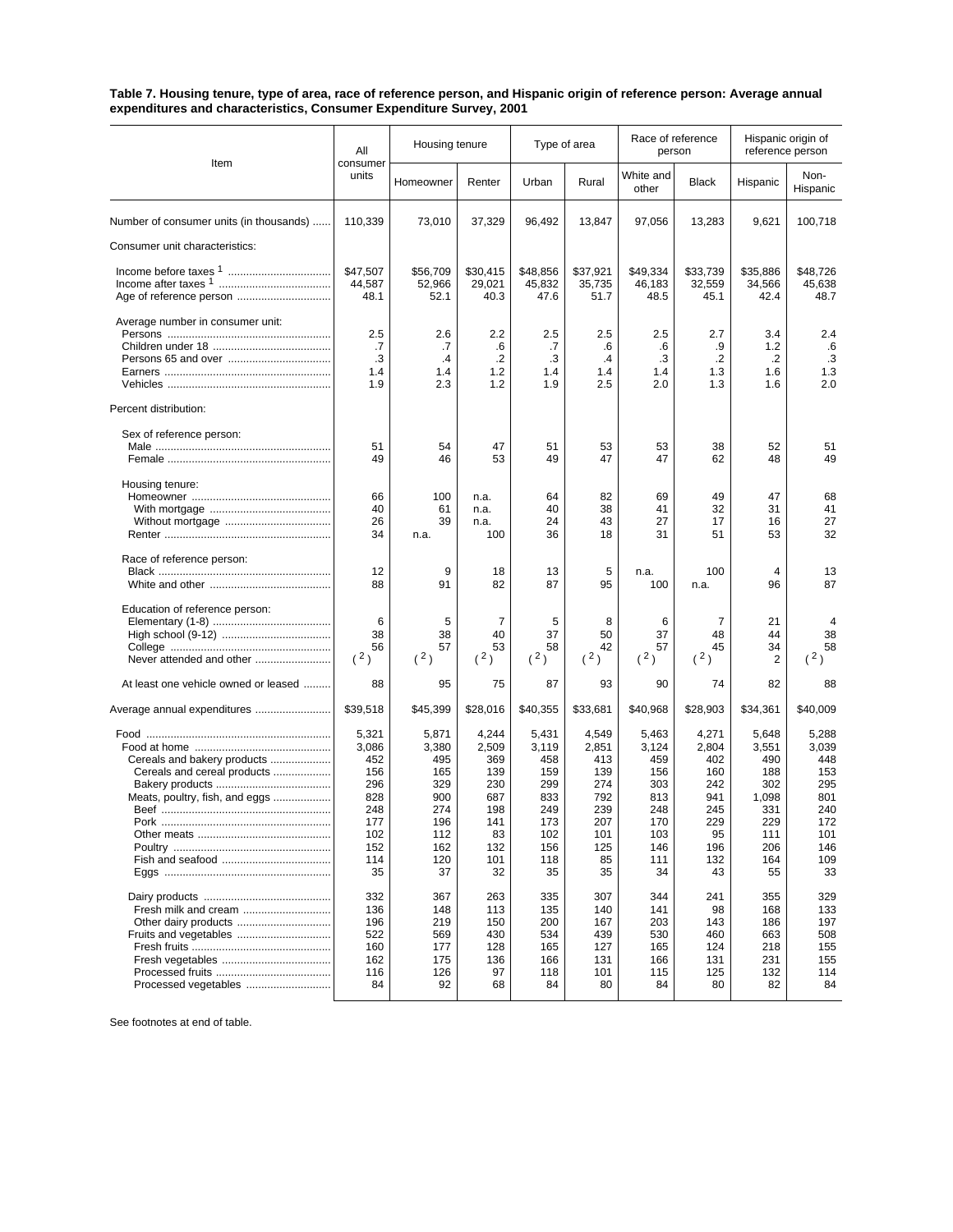## **Table 7. Housing tenure, type of area, race of reference person, and Hispanic origin of reference person: Average annual expenditures and characteristics, Consumer Expenditure Survey, 2001 — Continued**

|                                        | All               | Housing tenure |             | Type of area |              | Race of reference<br>person |              | Hispanic origin of<br>reference person |                  |
|----------------------------------------|-------------------|----------------|-------------|--------------|--------------|-----------------------------|--------------|----------------------------------------|------------------|
| Item                                   | consumer<br>units | Homeowner      | Renter      | Urban        | Rural        | White and<br>other          | <b>Black</b> | Hispanic                               | Non-<br>Hispanic |
| Sugar and other sweets                 | \$952<br>116      | \$1,050<br>131 | \$760<br>86 | \$959<br>118 | \$899<br>104 | \$978<br>119                | \$759<br>91  | \$946<br>104                           | \$952<br>117     |
|                                        | 87                | 94             | 72          | 87           | 86           | 87                          | 85           | 97                                     | 86               |
| Miscellaneous foods                    | 455               | 500            | 366         | 460          | 417          | 468                         | 353          | 425                                    | 458              |
| Nonalcoholic beverages                 | 256               | 279            | 212         | 256          | 257          | 262                         | 216          | 290                                    | 253              |
| Food prepared by consumer unit on      |                   |                |             |              |              |                             |              |                                        |                  |
|                                        | 38                | 46             | 24          | 39           | 35           | 42                          | 14           | 30                                     | 39               |
|                                        | 2,235             | 2,491          | 1,735       | 2,312        | 1,697        | 2,339                       | 1,467        | 2,097                                  | 2,249            |
|                                        | 349               | 361            | 325         | 369          | 206          | 375                         | 156          | 308                                    | 353              |
|                                        | 13,011            | 14,713         | 9,683       | 13,563       | 9,167        | 13,353                      | 10,510       | 11,747                                 | 13,132           |
|                                        | 7,602             | 8,197          | 6,437       | 8,043        | 4,524        | 7,831                       | 5,925        | 7,018                                  | 7,657            |
|                                        | 4,979             | 7,490          | 67          | 5,216        | 3,320        | 5,252                       | 2,981        | 3,349                                  | 5,134            |
| Mortgage interest and charges          | 2,862             | 4,308          | 34          | 3,017        | 1,777        | 2,996                       | 1,880        | 2,152                                  | 2,930            |
|                                        | 1,233             | 1,855          | 17          | 1,300        | 770          | 1,306                       | 703          | 670                                    | 1,287            |
| Maintenance, repairs, insurance, other |                   |                |             |              |              |                             |              |                                        |                  |
|                                        | 884               | 1,327          | 16          | 899          | 773          | 950                         | 398          | 527                                    | 918              |
|                                        | 2,134             | 73             | 6,166       | 2,318        | 850          | 2,048                       | 2,762        | 3,503                                  | 2,003            |
|                                        | 489               | 634            | 205         | 508          | 354          | 531                         | 182          | 167                                    | 520              |
| Utilities, fuels, and public services  | 2,767             | 3,242          | 1,836       | 2,781        | 2,667        | 2,741                       | 2,955        | 2,429                                  | 2,799            |
|                                        | 411               | 508            | 220         | 439          | 213          | 399                         | 494          | 332                                    | 418              |
|                                        | 1,009             | 1,176          | 682         | 991          | 1,130        | 997                         | 1,090        | 848                                    | 1,024            |
| Fuel oil and other fuels               | 112               | 152            | 35          | 92           | 256          | 119                         | 61           | 43                                     | 119              |
|                                        | 914               | 985            | 777         | 927          | 825          | 899                         | 1,024        | 917                                    | 914              |
| Water and other public services        | 321               | 422            | 122         | 332          | 242          | 325                         | 286          | 290                                    | 324              |
|                                        | 676               | 852            | 332         | 723          | 349          | 711                         | 417          | 430                                    | 699              |
|                                        | 291               | 347            | 182         | 311          | 148          | 299                         | 229          | 251                                    | 295              |
| Other household expenses               | 385               | 505            | 150         | 411          | 201          | 412                         | 189          | 179                                    | 405              |
| Housekeeping supplies                  | 509               | 609            | 313         | 518          | 447          | 532                         | 336          | 432                                    | 517              |
| Laundry and cleaning supplies          | 131               | 146            | 102         | 131          | 131          | 131                         | 133          | 173                                    | 127              |
|                                        | 255               | 315            | 139         | 260          | 225          | 271                         | 138          | 188                                    | 262              |
| Postage and stationery                 | 122               | 148            | 72          | 127          | 91           | 130                         | 65           | 71                                     | 128              |
| Household furnishings and equipment    | 1,458             | 1,813          | 764         | 1,498        | 1,180        | 1,537                       | 877          | 1,437                                  | 1,460            |
|                                        | 114               | 141            | 60          | 116          | 101          | 120                         | 67           | 97                                     | 116              |
|                                        | 372               | 452            | 217         | 383          | 294          | 381                         | 309          | 383                                    | 371              |
|                                        | 40                | 57             | 8           | 45           | 10           | 42                          | 30           | 36                                     | 41               |
|                                        | 178               | 225            | 86          | 180          | 161          | 186                         | 118          | 162                                    | 179              |
| Small appliances, miscellaneous        |                   |                |             |              |              |                             |              |                                        |                  |
|                                        | 87                | 104            | 53          | 90           | 62           | 93                          | 37           | 103                                    | 85               |
| Miscellaneous household equipment      | 667               | 834            | 340         | 684          | 551          | 715                         | 315          | 656                                    | 668              |
|                                        | 1,743             | 1,930          |             |              |              | 1,745                       |              |                                        | 1,732            |
|                                        |                   |                | 1,377       | 1,814        | 1,243        |                             | 1,729        | 1,857                                  |                  |
|                                        | 423               | 474            | 323         | 436          | 336          | 429                         | 376          | 416                                    | 424              |
|                                        | 335               | 372            | 263         | 345          | 265          | 345                         | 261          | 312                                    | 337              |
|                                        | 88                | 103            | 59          | 90           | 71           | 84                          | 114          | 104                                    | 86               |
|                                        | 677               | 779            | 477         | 708          | 462          | 685                         | 618          | 654                                    | 679              |
| Women, 16 and over                     | 562               | 643            | 404         | 590          | 366          | 574                         | 473          | 481                                    | 570              |
|                                        | 115               | 136            | 73          | 117          | 97           | 110                         | 146          | 172                                    | 109              |
|                                        | 81                | 87             | 70          | 84           | 62           | 81                          | 82           | 141                                    | 76               |
| Other apparel products and services    | 302<br>259        | 312<br>277     | 283<br>225  | 311<br>276   | 243<br>140   | 284<br>265                  | 434<br>218   | 406<br>241                             | 292<br>261       |
|                                        |                   |                |             |              |              |                             |              |                                        |                  |
|                                        | 7,633             | 8,861          | 5,232       | 7,514        | 8,468        | 7,969                       | 5,184        | 7,083                                  | 7,686            |
| Vehicle purchases (net outlay)         | 3,579             | 4,174          | 2,414       | 3,426        | 4,644        | 3,769                       | 2,193        | 3,360                                  | 3,600            |
|                                        | 1,685             | 2,150          | 777         | 1,640        | 2,001        | 1,803                       | 821          | 1,455                                  | 1,707            |
|                                        | 1,848             | 1,975          | 1,600       | 1,742        | 2,591        | 1,915                       | 1,359        | 1,880                                  | 1,845            |
|                                        | 46                | 50             | 37          | 45           | $3_{52}$     | 50                          | $3_{12}$     | 326                                    | 48               |
| Gasoline and motor oil                 | 1,279             | 1,466          | 915         | 1,247        | 1,506        | 1,322                       | 968          | 1,265                                  | 1,281            |

See footnotes at end of table.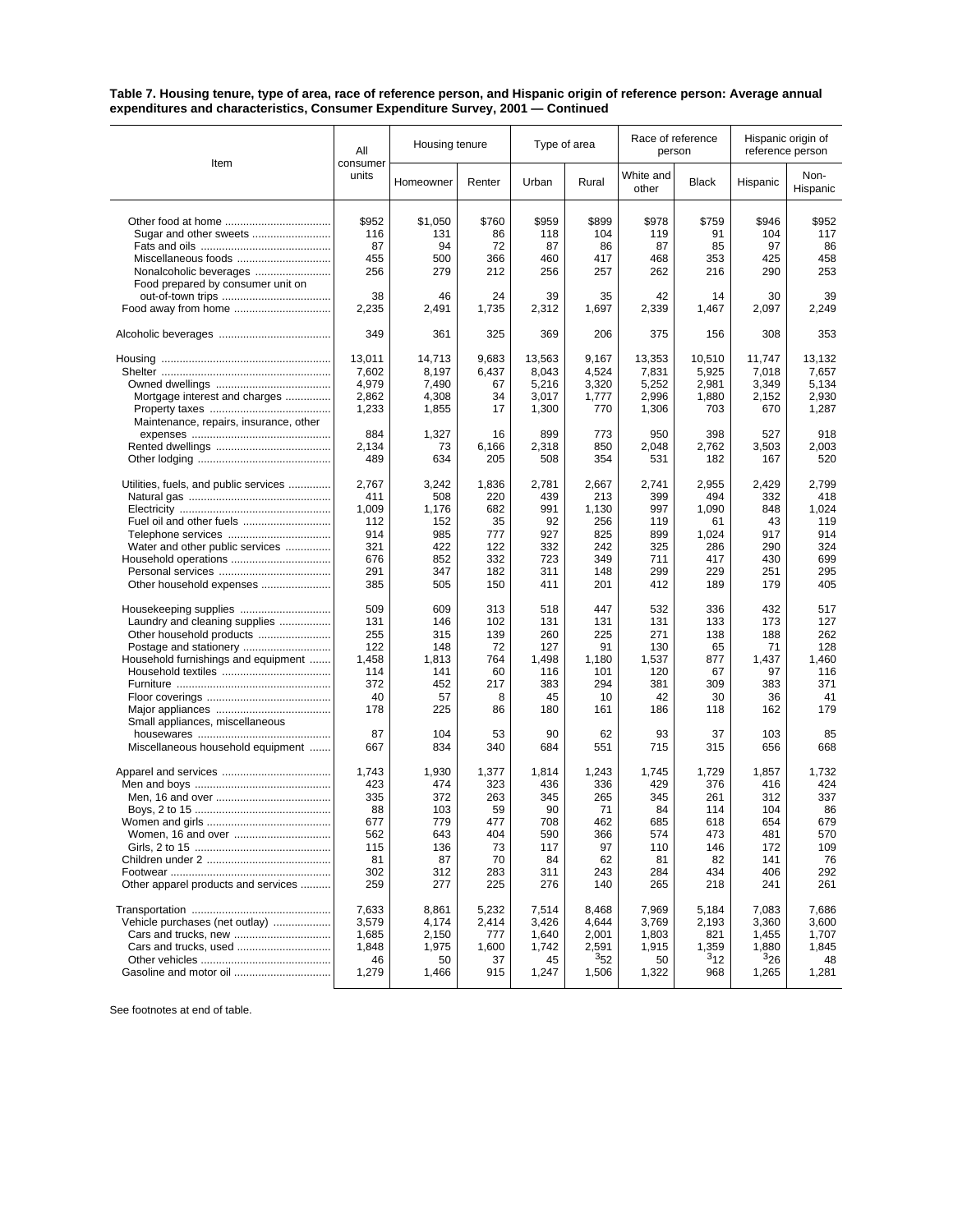## **Table 7. Housing tenure, type of area, race of reference person, and Hispanic origin of reference person: Average annual expenditures and characteristics, Consumer Expenditure Survey, 2001 — Continued**

|                                                               | All               | Housing tenure |                | Type of area   |                | Race of reference<br>person |                | Hispanic origin of<br>reference person |                  |
|---------------------------------------------------------------|-------------------|----------------|----------------|----------------|----------------|-----------------------------|----------------|----------------------------------------|------------------|
| Item                                                          | consumer<br>units | Homeowner      | Renter         | Urban          | Rural          | White and<br>other          | <b>Black</b>   | Hispanic                               | Non-<br>Hispanic |
| Other vehicle expenses                                        | \$2,375<br>359    | \$2,762<br>418 | \$1,618<br>246 | \$2,412<br>346 | \$2,120<br>451 | \$2,459<br>367              | \$1,766<br>302 | \$2,134<br>335                         | \$2,398<br>362   |
| Maintenance and repairs                                       | 662               | 741            | 509            | 668            | 620            | 692                         | 443            | 695                                    | 659              |
|                                                               | 819               | 958            | 548            | 824            | 787            | 843                         | 643            | 726                                    | 828              |
| Vehicle rental, leases, licenses, other                       |                   |                |                |                |                |                             |                |                                        |                  |
|                                                               | 534               | 646            | 316            | 573            | 262            | 556                         | 377            | 377                                    | 549              |
|                                                               | 400               | 459            | 285            | 429            | 198            | 419                         | 257            | 323                                    | 407              |
|                                                               | 2,182             | 2,697          | 1,174          | 2,139          | 2,478          | 2,307                       | 1,264          | 1,343                                  | 2,262            |
|                                                               | 1,061             | 1,317          | 560            | 1,027          | 1,295          | 1,115                       | 663            | 652                                    | 1,100            |
|                                                               | 573               | 718            | 288            | 578            | 535            | 622                         | 214            | 354                                    | 594              |
|                                                               | 449               | 542            | 266            | 434            | 549            | 466                         | 319            | 265                                    | 466              |
|                                                               |                   |                |                |                |                |                             |                |                                        |                  |
|                                                               | 100               | 120            | 60             | 100            | 99             | 104                         | 67             | 73                                     | 102              |
|                                                               | 1,953             | 2,330          | 1,216          | 1,970          | 1,837          | 2,085                       | 988            | 1,246                                  | 2,021            |
|                                                               |                   |                |                |                |                |                             |                |                                        |                  |
|                                                               | 526               | 648            | 288            | 561            | 286            | 573                         | 188            | 277                                    | 550              |
| Television, radios, sound equipment                           | 660               | 725            | 531            | 679            | 526            | 671                         | 575            | 593                                    | 666              |
| Pets, toys, and playground equipment                          | 337               | 407            | 201            | 333            | 368            | 363                         | 150            | 223                                    | 348              |
| Other entertainment supplies, equipment,                      | 430               | 550            | 196            | 397            | 658            | 478                         | 75             | 153                                    | 457              |
| Personal care products and services                           | 485               | 538            | 380            | 499            | 386            | 487                         | 468            | 467                                    | 486              |
|                                                               | 141               | 169            | 86             | 147            | 102            | 152                         | 62             | 59                                     | 149              |
|                                                               | 648               | 665            | 614            | 700            | 285            | 688                         | 352            | 428                                    | 669              |
|                                                               |                   |                |                |                |                |                             |                |                                        |                  |
| Tobacco products and smoking supplies                         | 308               | 298            | 329            | 299            | 373            | 323                         | 203            | 177                                    | 321              |
|                                                               | 750               | 879            | 498            | 782            | 527            | 773                         | 585            | 457                                    | 778              |
|                                                               | 1,258             | 1,558          | 672            | 1,284          | 1,078          | 1,324                       | 776            | 727                                    | 1,309            |
| Personal insurance and pensions                               | 3,737             | 4,530          | 2,186          | 3,845          | 2,983          | 3,926                       | 2,356          | 2,814                                  | 3,825            |
| Life and other personal insurance                             | 410               | 541            | 156            | 401            | 473            | 424                         | 310            | 209                                    | 430              |
| Pensions and Social Security                                  | 3,326             | 3,989          | 2,030          | 3,444          | 2,510          | 3,501                       | 2,046          | 2,605                                  | 3,395            |
| Sources of income and personal taxes: 1                       |                   |                |                |                |                |                             |                |                                        |                  |
|                                                               |                   |                |                |                |                |                             |                |                                        |                  |
| Money income before taxes                                     | 47,507            | 56,709         | 30,415         | 48,856         | 37,921         | 49,334                      | 33,739         | 35,886                                 | 48,726           |
|                                                               | 38,334            | 45,245         | 25,498         | 39,777         | 28,077         | 39,666                      | 28,296         | 31,057                                 | 39,097           |
| Self-employment income                                        | 2,231             | 2,926          | 940            | 2,146          | 2,835          | 2,421                       | 798            | 1,285                                  | 2,330            |
| Social Security, private and government                       |                   |                |                |                |                |                             |                |                                        |                  |
|                                                               | 4,963             | 6,456          | 2,188          | 4,859          | 5,704          | 5,189                       | 3,258          | 2,223                                  | 5,250            |
|                                                               |                   |                |                |                |                |                             |                |                                        |                  |
| Interest, dividends, rental income, other                     | 951               |                | 272            |                | 539            |                             | 143            | 139                                    |                  |
|                                                               |                   | 1,316          |                | 1,009          |                | 1,058                       |                |                                        | 1,036            |
| Unemployment and workers'<br>compensation, veterans' benefits | 171               | 191            | 135            | 168            | 198            | 173                         | 162            | 141                                    | 175              |
| Public assistance, supplemental security                      |                   |                |                |                |                |                             |                |                                        |                  |
|                                                               | 384               | 238            | 654            | 395            | 305            | 342                         | 701            | 677                                    | 353              |
| Regular contributions for support                             | 315               | 254            | 428            | 330            | 206            | 323                         | 254            | 255                                    | 321              |
|                                                               | 158               | 81             | 300            | 172            | 56             | 162                         | 127            | 109                                    | 163              |
|                                                               |                   |                |                |                |                |                             |                |                                        |                  |
|                                                               | 2,920             | 3,742          | 1,393          | 3,024          | 2,186          | 3,151                       | 1,181          | 1,320                                  | 3,088            |
|                                                               | 2,237             | 2,856          | 1,087          | 2,341          | 1,497          | 2,422                       | 842            | 1,034                                  | 2,363            |
| State and local income taxes                                  | 555               | 696            | 291            | 557            | 539            | 589                         | 297            | 249                                    | 587              |
|                                                               | 129               | 191            | 15             | 126            | 150            | 141                         | 42             | 37                                     | 139              |
|                                                               | 44,587            | 52,966         | 29,021         | 45,832         | 35,735         | 46,183                      | 32,559         | 34,566                                 | 45,638           |
|                                                               |                   |                |                |                |                |                             |                |                                        |                  |

See footnotes at end of table.